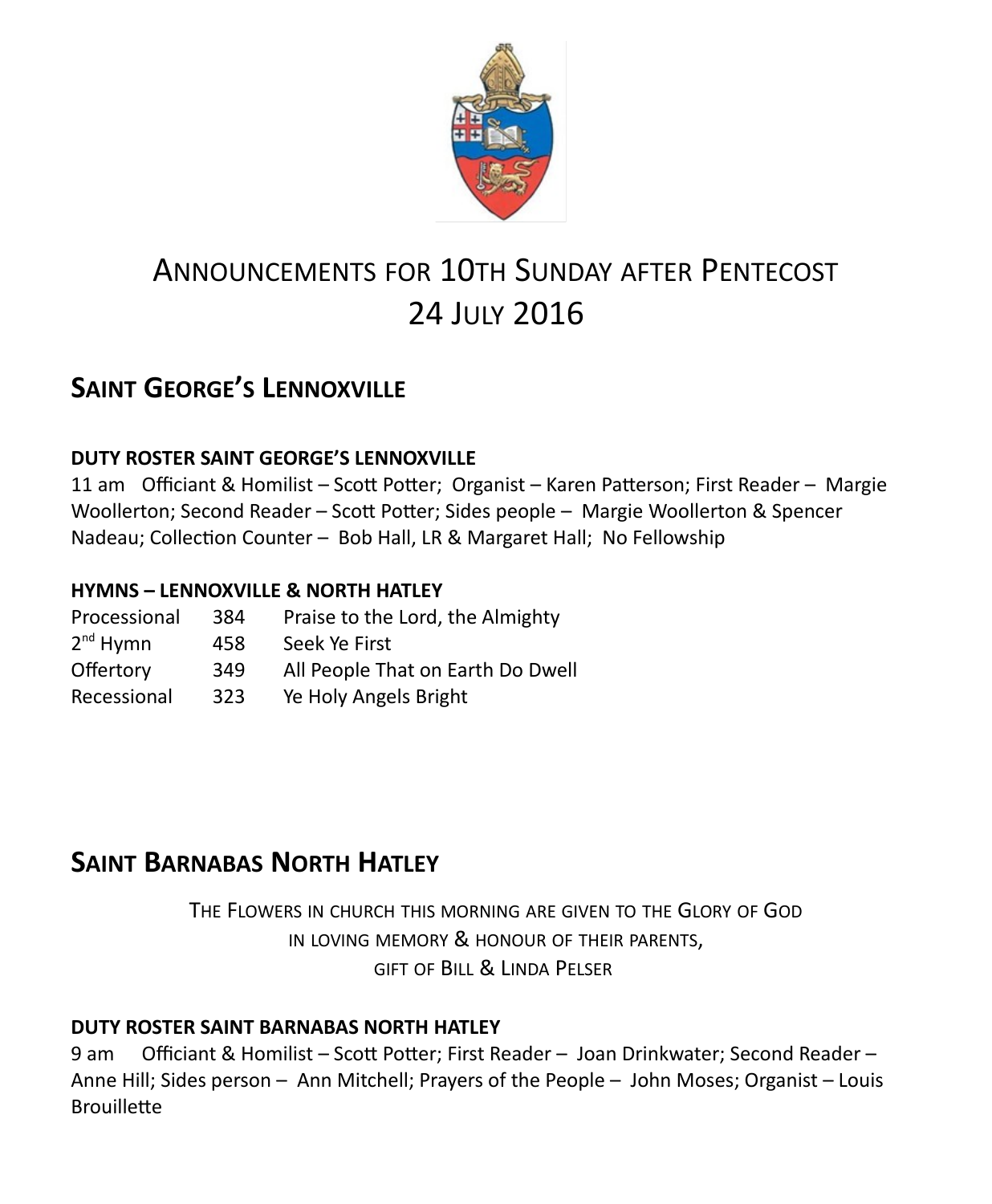# ON THIS WEEK

#### **JULY 31 DEANERY SERVICE – NORTH HATLEY**

There will be a Deanery Service on Sunday, July 31 at 10:30 a.m. at St. Barnabas, North Hatley. The Ven. Richard Salt will be presiding. A pot luck lunch will follow the service. All other services are cancelled.

#### **CANCELLED SERVICES – JULY 31**

No services on July 31 at Lennoxville, Magog, Coaticook and Ayer's Cliff so that all may attend the Deanery Service at North Hatley at 10:30 a.m.

#### **MAGOG BOAT TRIP AUGUST 28**

Are you planning to attend the 150<sup>th</sup> Anniversary Celebration in Georgeville on August 28? Would you enjoy making the trip from Magog to Georgeville via a large tour boat?

The return trip would be by autobus as the boat has a schedule to maintain.

The cost per person would be \$10 with any surplus (after expenses paid) going to the Deanery. Hopefully, sponsors will offset the bulk of the expenditures.

In order for this proposal to materialize it is urgent that the planners of this proposal have a showing of interest from parishioners through out the Deanery.

If you are interested please reply by e-mail to [robert.chapman@sympatico.ca](mailto:robert.chapman@sympatico.ca) before Friday July **29th .**

Further details will follow if sufficient interest is demonstrated.

This project has been proposed by Mr. Rene Prince of the Parish of St. Luke.

Robert Chapman is the People's Warden of St. Luke's.

Should you not have access to e-mail service facilities please call Robert in the evenings at 819 562 2133

#### **FLOWERS FOR THE ALTAR - LENNOXVILLE**

You are encouraged to bring cut flowers from your gardens to put on the altar for Sunday morning. Vases are available. If the flowers are in memory of a loved one, please provide a note with the details. There will not be any flowers from the florist during July and August.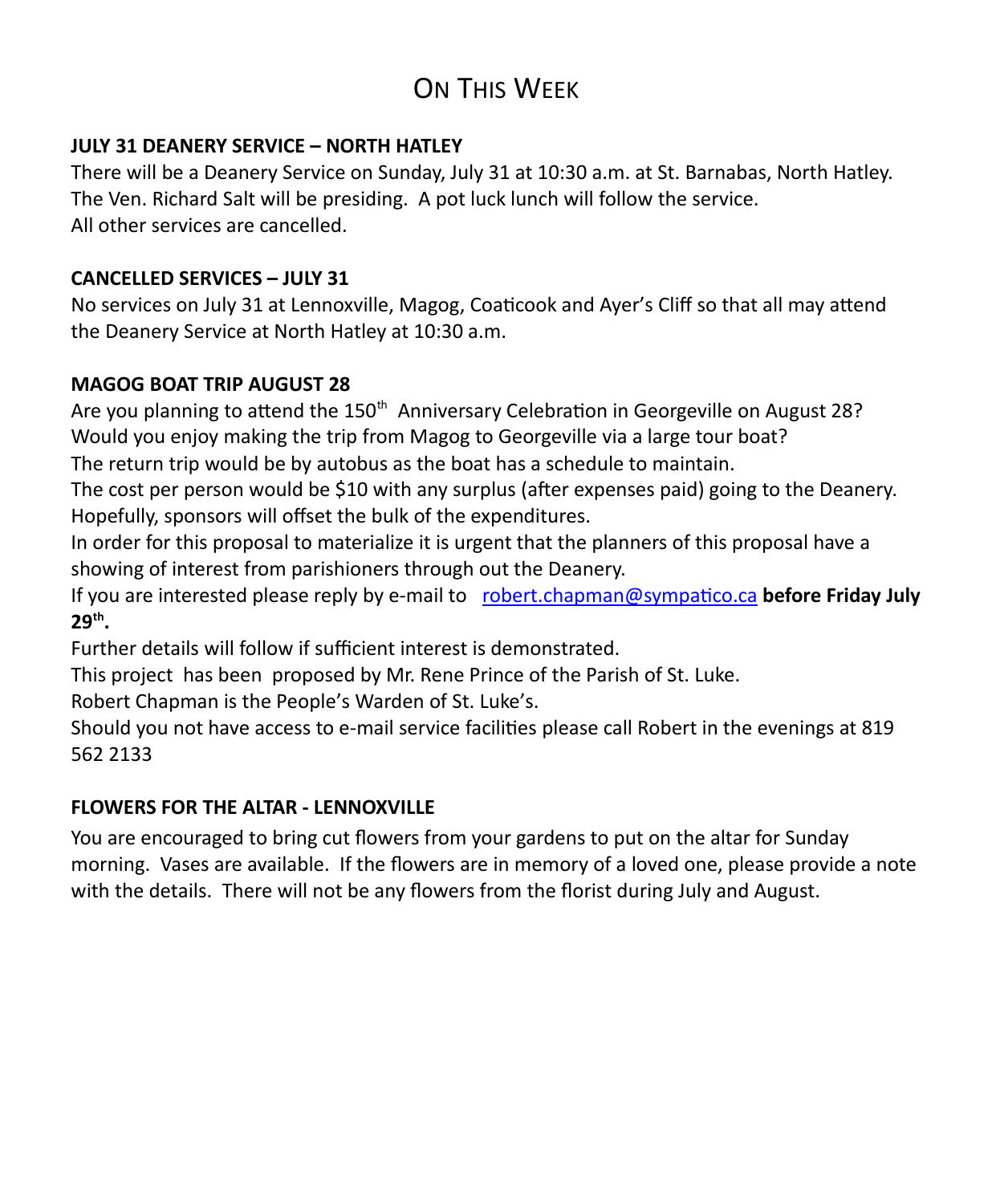### SERVICES THIS WEEK

| <b>TODAY</b>       | 9 AM                                     | <b>BCP MATTINS</b>         | <b>NORTH HATLEY</b> |
|--------------------|------------------------------------------|----------------------------|---------------------|
|                    | 9 AM                                     | <b>HOLY EUCHARIST</b>      | AYER'S CLIFF        |
|                    | $9:15$ AM                                | <b>HOLY EUCHARIST</b>      | <b>MAGOG</b>        |
|                    | $11 \text{ AM}$                          | <b>SERVICE OF THE WORD</b> | LENNOXVILLE         |
|                    | $11 \text{ AM}$                          | <b>HOLY EUCHARIST</b>      | <b>COATICOOK</b>    |
| <b>NEXT SUNDAY</b> | 10:30 AM                                 | <b>HOLY EUCHARIST</b>      | <b>NORTH HATLEY</b> |
|                    |                                          | <b>DEANERY SERVICE</b>     |                     |
|                    | ALL OTHER SERVICES ARE CANCELLED JULY 31 |                            |                     |

## DEANERY MEETINGS AT ST GEORGE'S LENNOXVILLE

None

### UPCOMING EVENTS

### **150th ANNIVERSARY CELEBRATION – GEORGEVILLE**

On Sunday, August 28 at 10:00 a.m. at St. George's Anglican Church, 32 ch. Magoon Point, Georgeville. Reception to follow at Murray Memorial Hall, 4680 ch. Georgeville, Georgeville. The Most Rev. Fred Hiltz, Primate of the Anglican Church of Canada will be the celebrant and guest preacher. All are welcome! Information: Ven. Dean E. Ross 819-563-8013

#### **CANCELLED SERVICES – LENNOXVILLE, AYER'S CLIFF, COATICOOK, MAGOG**

The services on Sunday, August 28 will be cancelled so that people may attend the 150<sup>th</sup> Anniversary service at St. George's, Georgeville. See above.